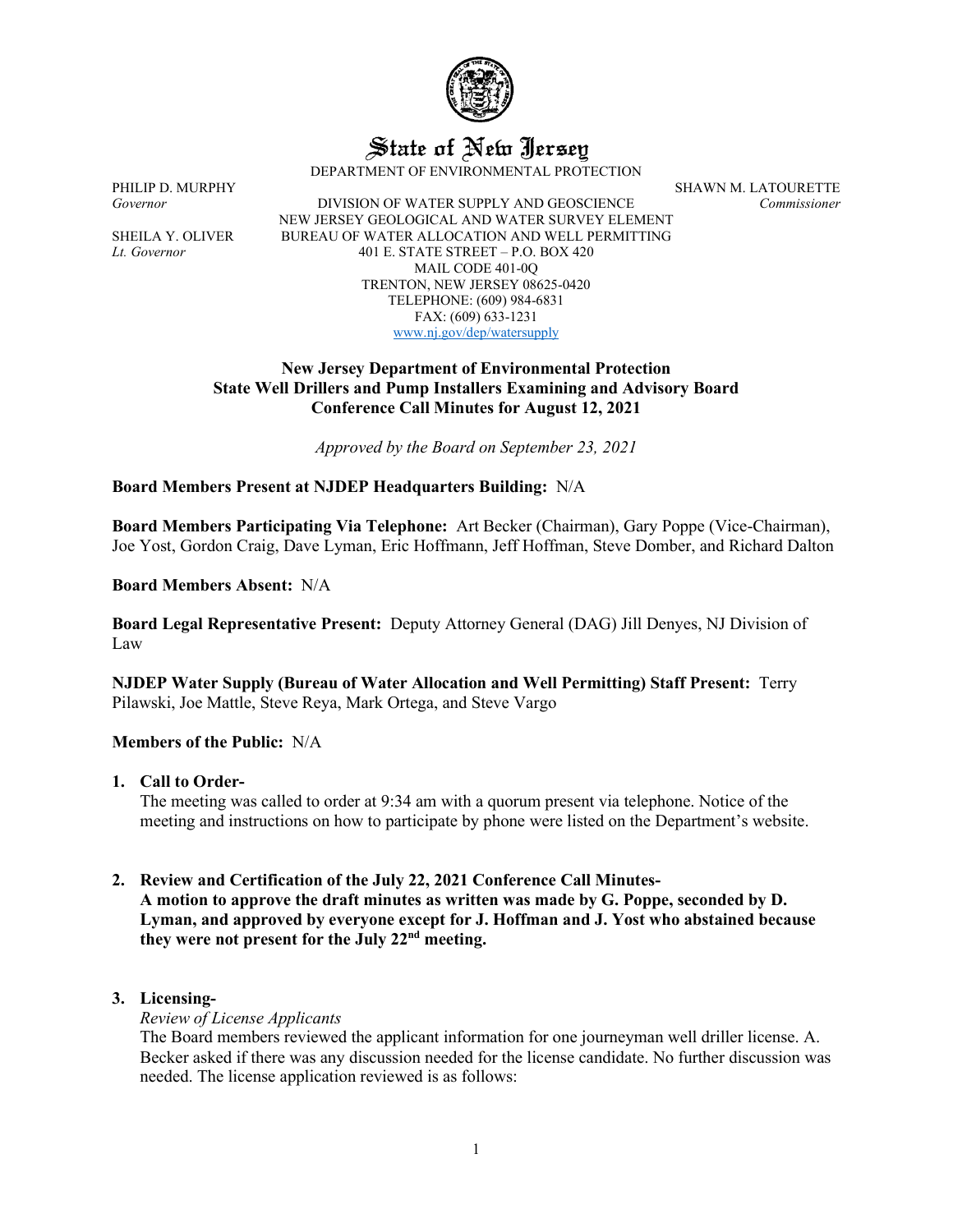| <b>License Type</b> | <b>Applicant Name</b> | <b>Employer</b>     |
|---------------------|-----------------------|---------------------|
| Pump Installer      | Luke Dvorak           | A.C. Schultes, Inc. |

## **A motion to approve the license applicant was made by G. Poppe, seconded by J. Yost, and approved unanimously.**

## **4. Continuing Education-**

S. Reya said that WorldWide Drilling Resource (WorldWide) had contacted the Department to report a change in instructors for their upcoming WorldWide DownHome DrillFest seminar in Branson, Missouri. The seminar was previously approved for eight continuing education points (CEPs) and one of their approved presenters was no longer able to participate in the event. WorldWide provided updated instructor and course information for review.

A. Becker noted that he has taken courses from the new instructor and said that he teaches excellent courses. No further discussion was needed:

**A motion to approve the change to the 2021 WorldWide DownHome DrillFest was made by J. Hoffman, seconded by G. Craig, and approved unanimously.**

#### **5. Disinfection of Wells by Unlicensed Individuals-**

A. Becker asked J. Denyes if there was any update from her office regarding the disinfection topic that had been discussed during the June and July meetings. DAG J. Denyes apologized for not having an official answer for the Board yet, citing that there have been delays due to availability issues in her office. She said that she anticipates sending a response to J. Hoffman's inquiry before the September meeting takes place. A. Becker and G. Poppe noted that since there was no update no action was needed from the Board. This topic will be added to the September agenda for follow-up.

T. Pilawski noted that Bureau staff has an upcoming meeting with the Bureau of Safe Drinking Water about a related topic, which was raised by the Sussex County Health Department. She said that she invited J. Denyes to that meeting to keep her in the loop as it is also related to disinfection of wells by unlicensed individuals.

#### **6. New Items-**

S. Reya informed the Board that there has been progress with the Direct Exchange geothermal system grout demo. He reminded the Board about Total Green's proposed well construction, which involves grouting a copper pipe inside of a PVC pipe. Total Green proposed testing two different grouts with different thermal conductivities. He said that recently a licensed well driller submitted five well permits for a residence in Burlington County. While the permits have not been approved by the Department, it appears that the documentation that the driller submitted matches what Total Green most recently proposed to the Board and Department back in 2019.

S. Reya said that he would let the Board know once a date has been selected and asked for volunteers to attend. A. Becker, G. Poppe, J. Yost, G. Craig, and R. Dalton all expressed interest with attending, noting that only four Board members could attend.

A. Becker asked who would be drilling the wells. S. Reya said that Mr. Mike Ryan of Environmental Technical Drilling submitted well permit applications and would be drilling the wells.